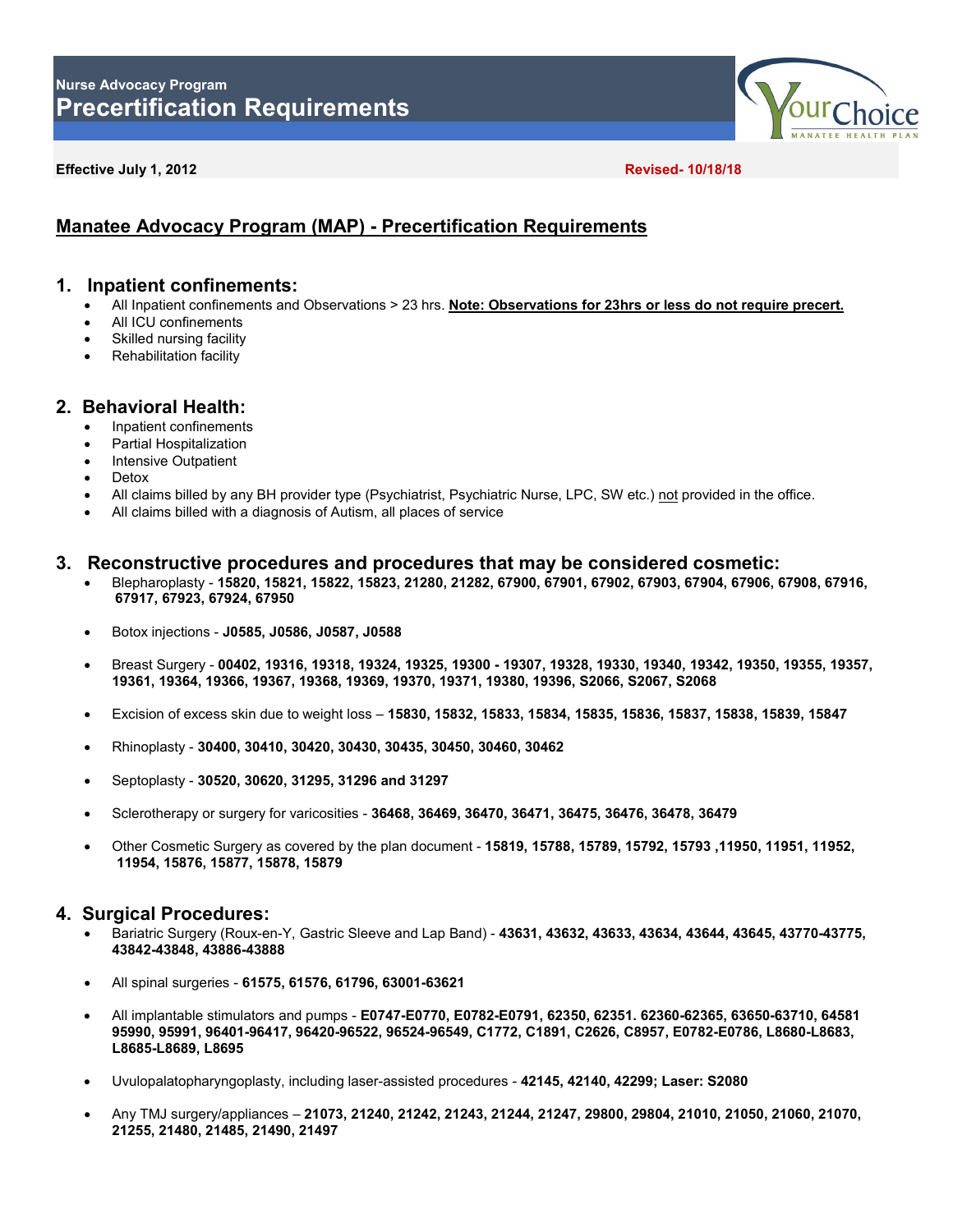# **5. Selected durable medical equipment:**

- Any single equipment or Prosthetic greater than \$1500.00 (rent or purchase)
- Any single orthotic greater than \$1500.00 (rent or purchase)

# **6. Specialty Pharmacy Medications and Infusion Services:**

- All claims related to Infusion services > \$300.00
- Pain Management pumps **- S9328, S9355**
- Injection, Denosumab **– J0897**
- Unclassified Drugs > \$100.00 **– J3490**
- Unclassified Biologics > \$100.00 **– J3590**
- Entyvio **– J3380**
- Testopel **– S0189**
- Lemtrada **– J0202**
- Injection, Insulin **J1815**
- Botox Injections **– J0585, J0586, J0587, J0588**
- Iron infusions:
	- o **Injectafer – J1439**
	- o **Triferic – J1443**
	- o **Ferrlecit – J2916**
	- o **Fereheme – Q0138 & Q0139**
- **I**nfed **– J1750**
- Venofer **– J1756**
- **All J codes > \$500.**

### **7. Nuclear Medicine:**

**78007, 78012, 78013, 78014, 78015, 78016, 78018, 78020, 78070, 78071, 78072, 78075, 78099, 78140, 78215, 78226, 78227, 78264, 78290, 78300, 78306, 78315, 78320, 78452, 78472, 78582, 78596, 78607, 78630, 78707, 78708, 78761, 78805, 78806, 78890, A9500, A9503, A9512, A9521, A9537, A9540, A9541, A9548, A9551, A9560, A9562, A9567, J1940, J3490**

# **8. Outpatient Services:**

• **MRI –**

**0159T,23350,61751,70336,70540,70542,70543,70551,70552,70553,70554,70555,70557,70558,70559,71550,71551,71552, 71555,72141,72142,72146,72147,72148,72149,72156,72157,72158,72195,72196,72197,72285-72295,73218-73223, 73718-73723,74181-74183,74185,75557,75559,75561,75563,75565,76376,76377,76390,77058,77059, C1770, C8903-C8908**

- **CT Scan – 70450,70460,70470,70480-70482,70486-70488,70490-70492,70496,70498,71250,71260,71270,71275,72125- 72133,72191-72194,73200-73202,73206,73700-73702,73706,74150,74160,74170,74174-74178, 75574, 75635,76376,76377,76380**
- Berkley Heartlab Inc. charges need precert. Note: *VAP (Vertical Auto-Profile) - not covered*
- CT Calcium Scoring 0144T
- Chemotherapy and Radiation therapy
- Home Health Services: limited to 120 visits per calendar year